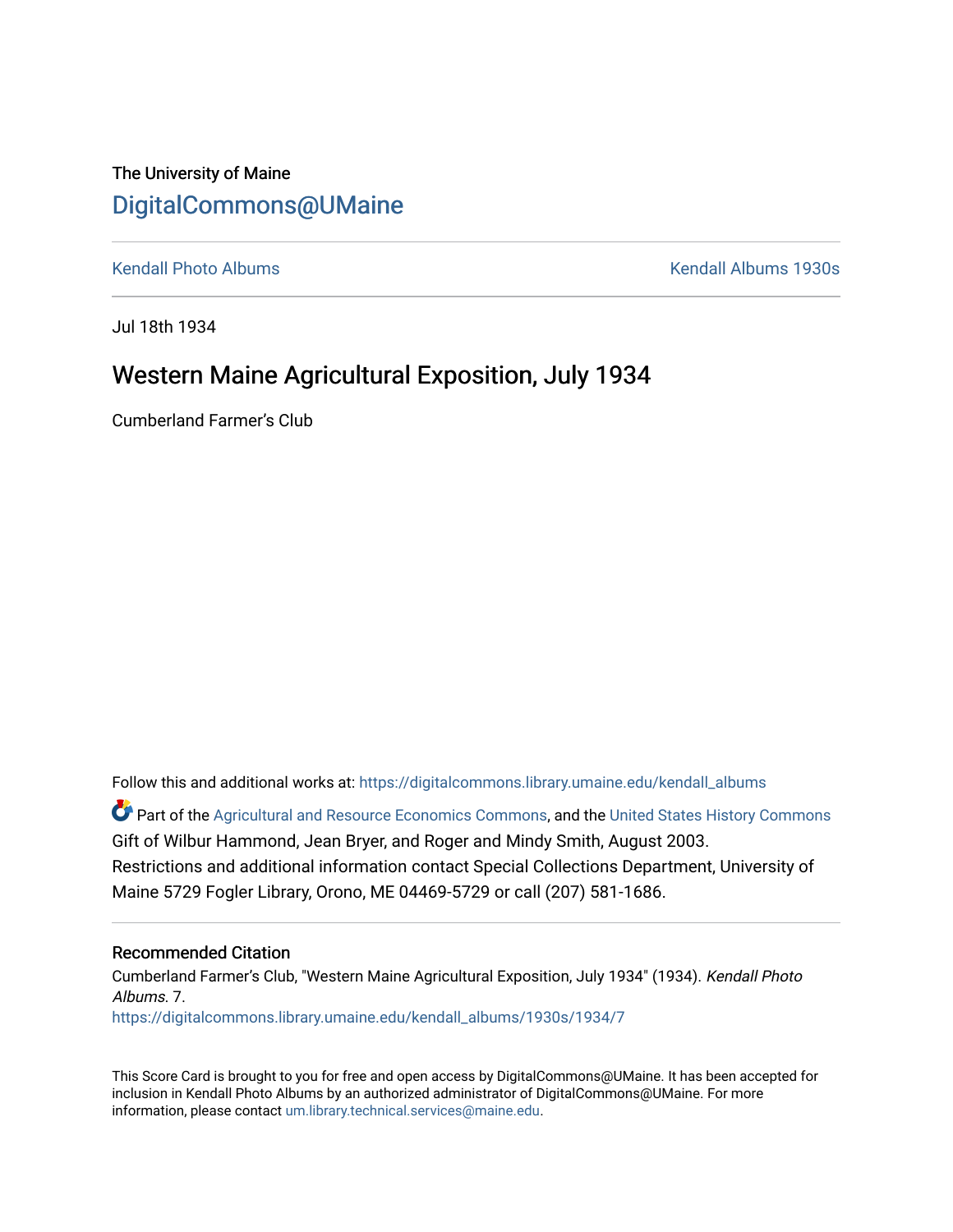# SCORE CARD

 $1 / 2 / 3 / 4$ 

 $\rightarrow$  11.

 $2 - 2 - 2$ 

### THE HORSES HEATS

Races start at 2 o'clock, Daylight Time 2.24 TROT --- PURSE \$100

1 Jane Express, b. m., **Owner, Chas. Proctor** m., Bwner, Chas. Proctor 4 2 Evening Express, b. g ., O w ner, C h a s. Knight Driver, Knight 3 Ethei McDonald, ch. m., **Owner, H. L. Berry** Driver, Day 4 Mary Agnes, b. m., **Owner, Ralph Sturgis** n., **Dwner, Ralph Sturgis** | )<br>Driver, Jordan 5 - Wattswin, b. g., Charles Changes Changes, F. P. Fox Driver, Fox

**2.19 TROT AND PACE --- PURSE \$100**  $\mathfrak{B}$ 1 Leu's Star, b. g., **Owner, A. H. Pinkham** Driver, Michaud <sup>1</sup> <sup>1</sup> <sup>1</sup> 2 Signal Rule, b. m., **Owner, Robert Lord** Driver, Patterson 4 3 Calumet Devil, b. s., **Owner, Carl Hughes** Driver, Hughes 4 <del>Oalumet Bantam, b.</del> g., **Owner, I. W. Pottle** Driver, Pottle  $55$   $M$  iss Crummet,  $r$   $m$ , Owner, W. C. Crummer Driver, Crummer 2 6 John Judy, b. g., **Owner, Jos. Robinson D** Wner, Jos. Robinson 4.<br>Driver, Jordan